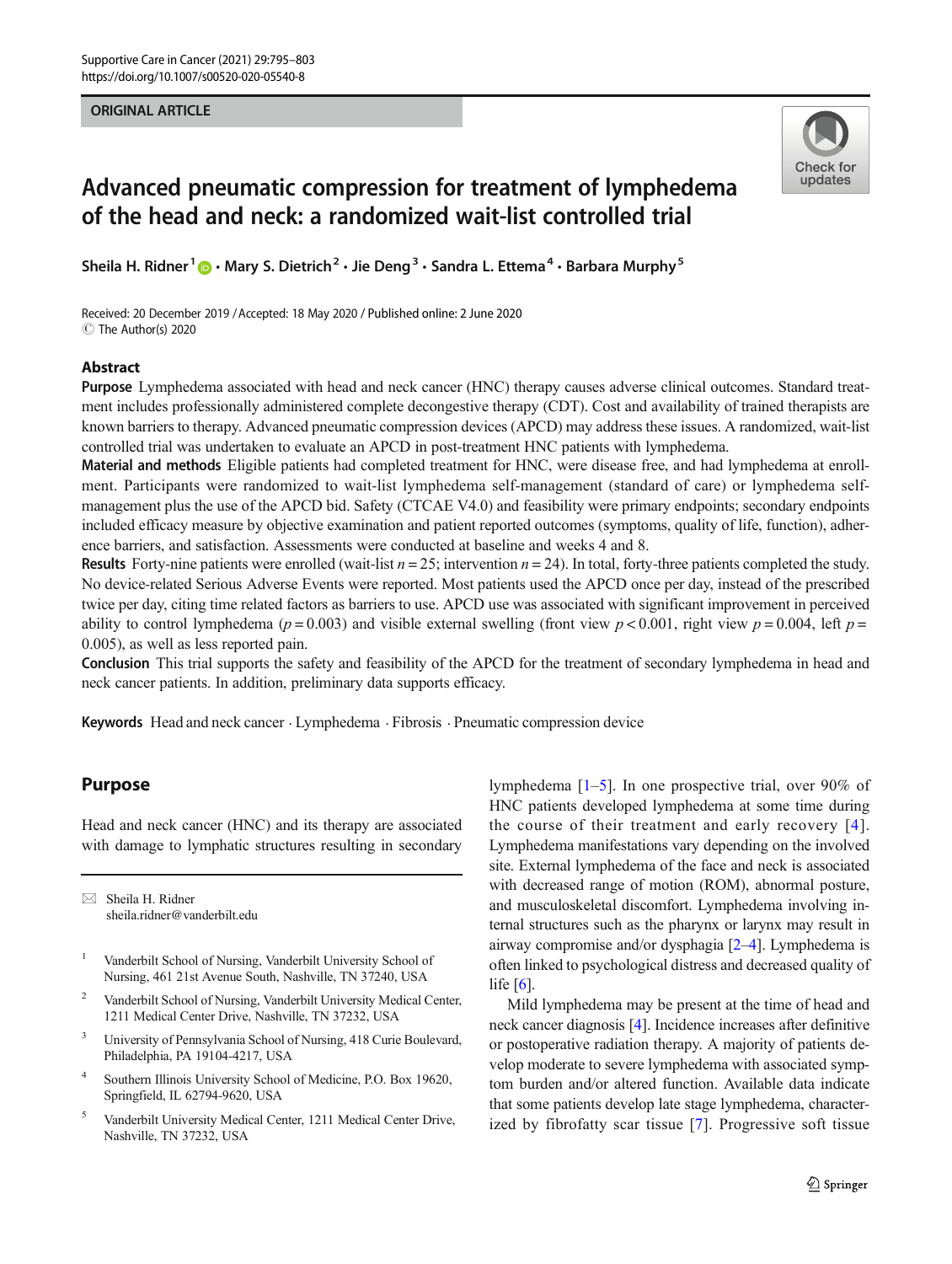changes may be related to lymphedema associated chronic inflammation which in turn may lead to a self-perpetuating and worsening clinical presentation [\[8](#page-7-0)]. Thus, aggressive and early treatment of lymphedema is critical to optimize long-term patient outcomes.

Standard treatment for lymphedema is complete decongestive therapy with manual lymphatic drainage, education, compression, exercise, and skin care. Most HNC patients undergo brief professional therapy followed by self-care. While this approach may prove efficacious for some patients, lymphedema fails to respond adequately to standard therapies in others [\[9](#page-7-0)–[13](#page-7-0)]. Many patients experience barriers to lymphedema care including cost or insurance obstacles, lack of certified and experienced lymphedema therapists, and self-limitations (e.g., physical or cognitive impairments). Thus, cost effective, home based treatment options for both primary and refractory lymphedema remains an unmet need. In response, Tactile Medical™ has developed a garment for the treatment of head and neck lymphedema utilizing The Flexitouch® System advanced pneumatic compression device (FT). The head and neck application of the Flexitouch system received 510(k) pre-market notification clearance from the FDA in August of 2016. The purpose of this study was to evaluate the feasibility and efficacy regarding the use of the FT in HNC survivors with lymphedema.

# Material and methods

## Design and participants

This was an open label, randomized, wait-list controlled study conducted at Vanderbilt University and Southern Illinois University School of Medicine. Patients were randomly assigned to receive usual care or FT, according to a sequence of computer-generated random numbers, with stratification by study site. The study was conducted in accordance with the ethical standards of the Helsinki Declaration and registered at [ClinicalTrial.gov](http://creativecommons.org/licenses/by/4.0/) number NCT03332160. Institutional Review Board (IRB) and Scientific Review Committee approvals were obtained prior to patient recruitment. Eligible patients had completed cancer treatment for histologically proven HNC, recovered from acute treatment effects, and had no evidence of active disease. Patients had a clinical diagnosis of lymphedema in the head and neck region. They had either undergone lymphedema therapy or were unable to access therapy due to defined barriers such as lack of available clinical services or socioeconomic constraints (e.g., lack of insurance, lack of transportation). Additional inclusion criteria included age  $\geq$  18 years; and able and willing to participate in all aspects of the study; and to provide informed consent. Exclusion criteria included a documented history of: (1) uncontrolled hyperthyroidism or parathyroidism; (2) carotid

sinus hypersensitivity syndrome; (3) symptomatic carotid artery disease, as manifested by a recent transient ischemic attack (within 30 days), ischemic stroke, or amaurosis fugax (monocular visual ischemic symptoms or blindness); (4) symptomatic bradycardia in the absence of a pacemaker; (5) internal jugular venous thrombosis, acute or within 3 months; (6) increased intracranial pressure or other contraindications to internal or external jugular venous compression; (7) acute radiation dermatitis, unhealed surgical scar, unhealed or open wound(s), surgical flap less than 6–8 week post-operative; (9) acute facial infection (e.g., facial or parotid gland abscess); (10) any condition in which increased venous and lymphatic return was undesirable (example: history of pulmonary edema or decompensated congestive heart failure within six (6) weeks of enrollment); (11) pregnancy or trying to become pregnant; and (12) interference with tracheostomy function by garment.

# **Methods**

Research team members were trained to conduct and document head and neck physical examinations by authors Ridner and Murphy. Eligible patients were consented, and then measured for garment size selection. No subjects were withdrawn due to poor garment fit. Baseline evaluation included a physical exam, endoscopy, completion of questionnaires, and bloodwork. After baseline evaluation, participants were randomized to either wait-list lymphedema self-management (standard of care) or lymphedema self-management plus the use of the FT twice daily for 8 weeks. Time allotted for use varied based upon size of garment and ranged from 23 to 45 min.

All patients received a self-care kit that included a diary, self-care checklist, and date and times of future study appointments. The intervention group received the FT and was instructed on use, including the timer that would record their actual time on the machine. All patients had follow-up visits at 1, 4, and 8 weeks during which they were assessed for adverse events and completion of study measures. For patients in the intervention group, study participation concluded at week 8. Patients assigned to the wait-list group could opt to continue on study for the purpose of using the FT. If they opted to do so, they (1) were provided with the FT for an 8-week treatment period; (2) given the same education prior to use as intervention group; and, (3) were seen subsequently for safety checks at 1, 4, and 8 weeks post-receipt of the FT.

## Data collection and instruments

Patients completed a demographic survey at baseline. Disease and treatment data were extracted from medical records.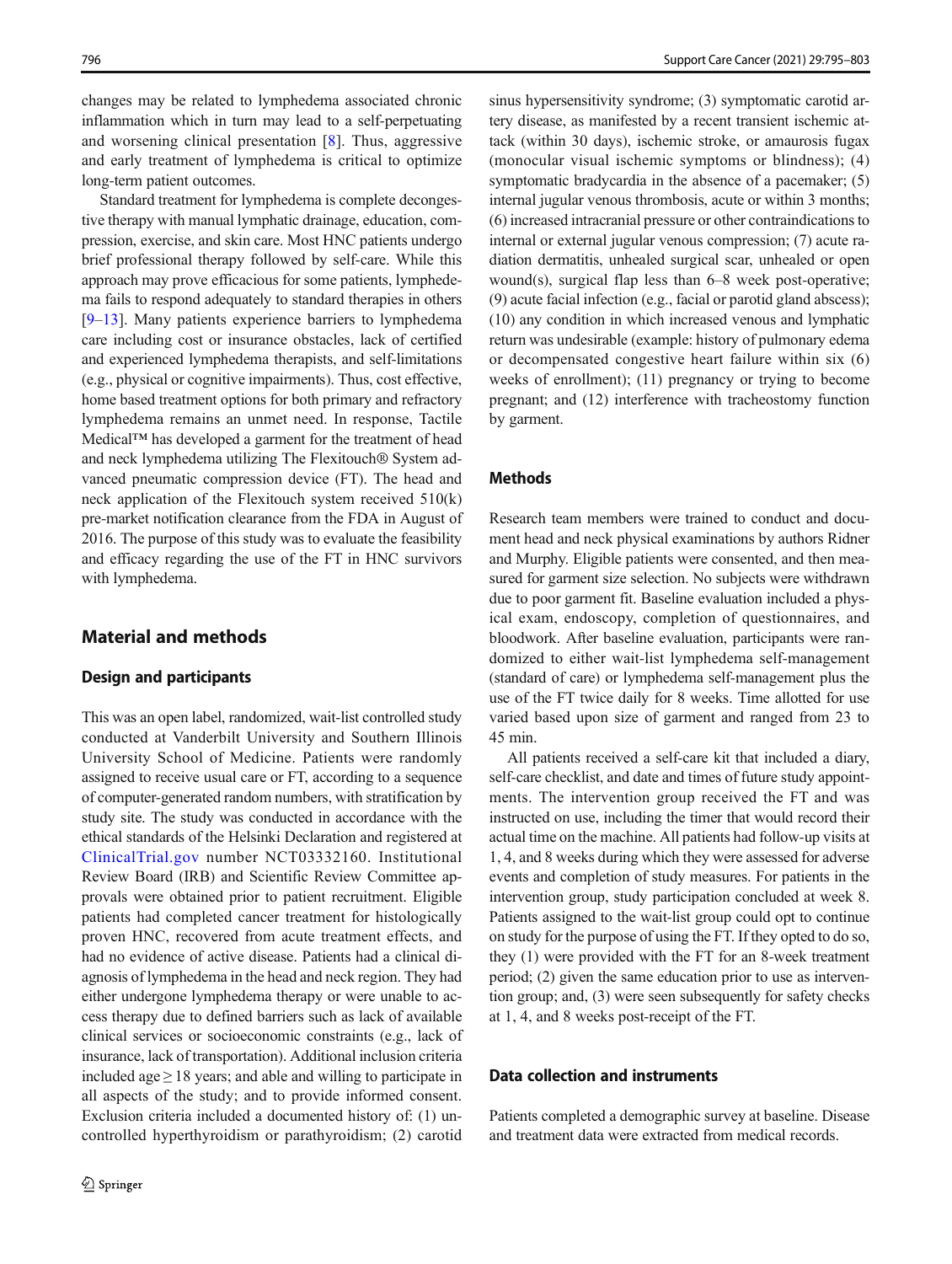#### Safety and feasibility

Safety was evaluated using CTCAE V4.0 [[14\]](#page-7-0). Severe or unexpected adverse events were reportable to the IRB. All patients completed a weekly self-care checklist. The date and time of use were recorded by the device. Those data were exported and analyzed for determining the frequency and duration (minutes) of use per day for patients assigned to the intervention group. A daily diary was completed to document treatment barriers. A six-item survey regarding perceived lymphedema control, management, and health was completed by intervention participants at the baseline, and end of study.

#### Objective assessments

A head and neck physical exam was conducted by trained study personnel. External lymphedema and fibrosis were ascertained by touch and visual inspection. External grading was documented using the Head and Neck Lymphedema and Fibrosis Assessment criteria [[15\]](#page-7-0). Using this tool, skin and soft tissue changes were typed as follows: A—involving skin only, B—reducible soft tissue swelling, C—firm, nonreducible swelling, and D—fibrosis without swelling. Types B, C, and D are then graded as mild, moderate, or severe. The site of soft tissue abnormalities was documented in a table format that includes left and right periorbital region, left and right cheeks, left and right neck, left and right supraclavicular region, and the submental area.

Endoscopic exams were performed by a trained, blinded Otolaryngology nurse practitioner. Internal lymphedema was scored using the Modified Patterson Scale [\[16](#page-7-0)]. A grade of normal, mild, moderate, or severe was documented for each site or space.

Digital photographs of the head and neck, each profile and facing forward, were taken and overlaid with a 30 segment grid. Each segment was rated yes/no by a blinded single rater for swelling. A composite score of percentage of grids with swelling was used as an indicator of swelling extent.

## Patient reported outcomes

#### Subjective assessments

Patients completed symptom assessment and quality of life measures at baseline, 4, and 8 weeks. The Lymphedema Symptom Intensity and Distress Survey-Head and Neck (LSIDS-HN) is a 48-item tool that captured symptom intensity and distress, both independently rated on a scale of 1 (slight) to 5 (severe), yielding a total potential symptom burden score of 10 [[3](#page-7-0), [17](#page-7-0)]. The Vanderbilt Head and Neck Symptom Survey plus General Symptom Survey version 2.0 (VHNSS v2.0 plus GSS), a 61-item tool, was used to assess the prevalence

and severity of HNC treatment-related symptoms and their functional impact [[18\]](#page-8-0). A 5-item Linear Analog Self-Assessment was used to evaluate quality of life (QOL) [\[19](#page-8-0)].

#### Function

Cervical range of motion (CROM) were taken using the cervical and shoulder range of motion instrument [\[20\]](#page-8-0). Jaw range of motion (ROM) was documented using the TheraBite Jaw ROM Scale [\[21\]](#page-8-0). Trismus grading criteria from the CTCAE v4.0 was recorded [[14](#page-7-0)]. Patients completed the Neck Disability Index (NDI) to assess components of daily life that may be affected by neck pain and dysfunction [[22](#page-8-0)], and the self-report Voice Handicap Index (VHI) garnered data regarding voice disorders [[23\]](#page-8-0).

#### Correlative studies

Blood samples were obtained at baseline and at the 8-week visit for the following inflammatory markers: IFNg, TNF- $\alpha$ , TGF- $\beta$ 1, IL-1b, and IL-6.

#### Analysis

Descriptive statistics were used to summarize the demographic, clinical history, and outcome variables in the study. Due to skewness of many of the data distributions, median (IQR) was used for describing the continuous variables. Characteristics of the patients assigned to the separate study arms were compared using Mann-Whitney and Chi-Square tests. Given the preliminary nature of this work, small sample, and considerable variability among the patient scores at baseline, initially the change in the score for each outcome measure was calculated for each patient. Differences between the groups from baseline to the end of the 8-week study period were then conducted using generalized linear regressions that included the patient's respective baseline values for the outcome variable being analyzed. Inclusion of the baseline values allowed us to control for potential differences between the groups at initial time of assessment and focus on differences between the groups in the amount of change from baseline. An alpha of 0.05 was used for evaluation of statistical significance, and no corrections for multiple tests were used in this preliminary study. Feasibility, adherence, and safety of the FT were the primary outcomes, with efficacy included to generate initial estimates of effect for larger future trials. The adjusted beta coefficient for the study group effect generated by each regression was transformed to the Cohen's d effect statistic for ease of interpretation of the study effects on patient outcomes.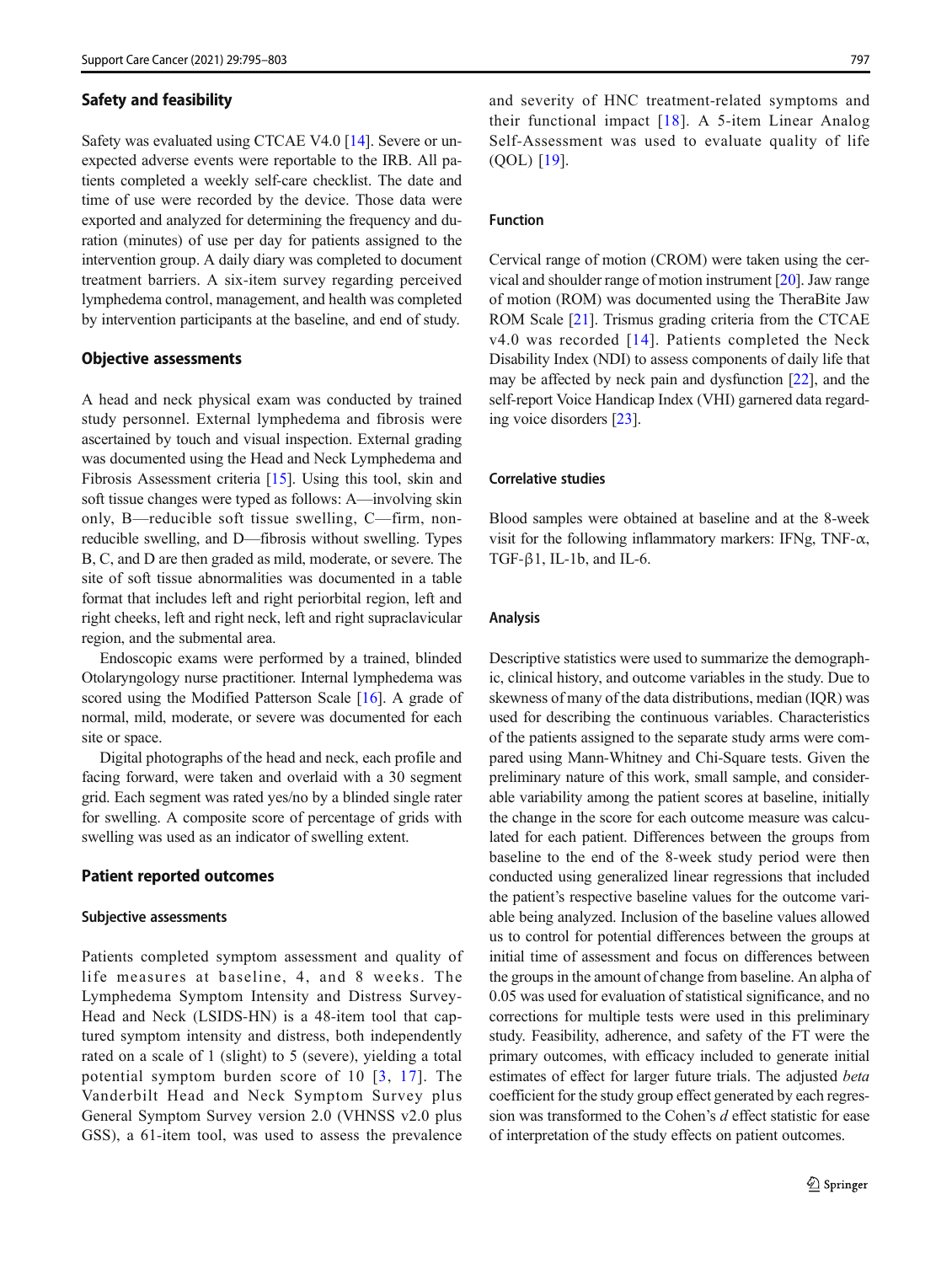# **Results**

# Patient characteristics

Twenty-five patients were randomly assigned to the control group, and 24 to the intervention group (Fig. 1). One patient withdrew from the control group immediately after learning he was wait-listed, leaving 24 in the control group. Five withdrew from the intervention group: 2 PI withdrawals for failing to use the device for 7 consecutive days, 1 became ineligible, 1 self-withdrew, and 1 non-device related AE, leaving 19 in the intervention group. The final sample  $(N = 43)$  consisted primarily of non-Hispanic white (97.7%) males (81.4%) in their early  $60$ 's (median =  $62.2$ ) who had been diagnosed with lymphedema approximately 5 months prior to enrollment

Tactile Study CONSORT diagram Fig. 1 Tactile study CONSORT diagram

 $(median = 5.2, min = < 1, month, max = 37, months).$ Characteristics were very similar for patients in the two groups (see Table [1](#page-4-0)).

## Safety and feasibility

There were four serious adverse events (grade 3 or 4) all unrelated to device use. Those events included one of each of the following: cellulitis, stroke, hyponatremia, and death. The most common adverse events included erythema, edema, ecchymosis, tenderness, numbness, and hard lumps. None were severe; all were temporary and resolved without medical attention.

Data captured by the diary and FT indicated a low rate of user error: one patient did not plug in a connector. Data

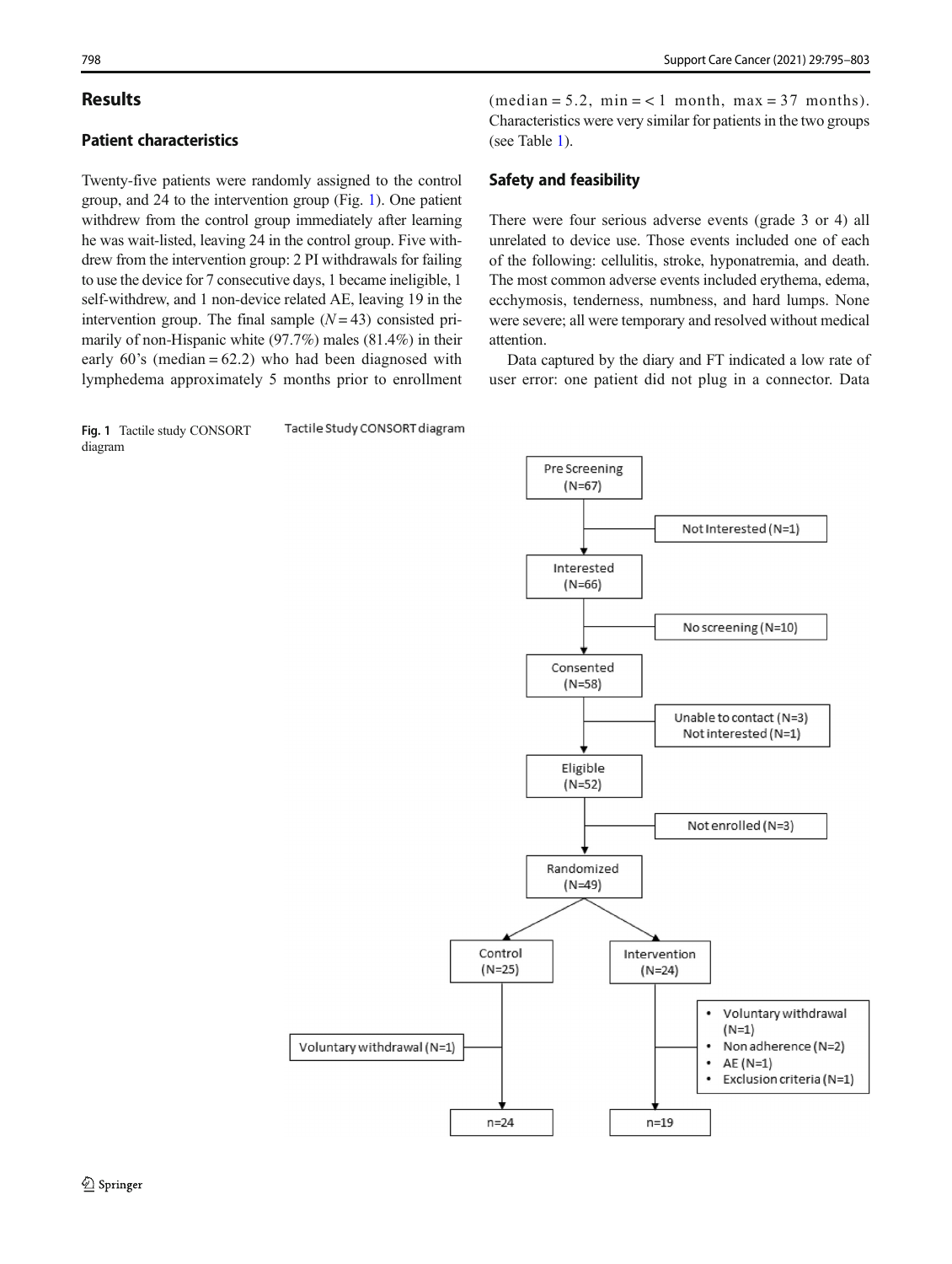#### <span id="page-4-0"></span>Table 1 Demographic and health characteristics

| Characteristic <sup>a</sup>               | Overall $(N=43)$ | Control $(n = 24)$ | Intervention $(n = 19)$ | $p$ value |
|-------------------------------------------|------------------|--------------------|-------------------------|-----------|
|                                           | Median [IQR]     | Median [IQR]       | Median [IQR]            |           |
| Age                                       | 62.2 [56-68]     | 62.8 [57-69]       | 61.1 [54-68]            | 0.359     |
| Gender                                    | $N(\%)$          | $N(\%)$            | $N(\%)$                 | 0.714     |
| Female                                    | 8(18.6)          | 4(16.7)            | 4(21.1)                 |           |
| Male                                      | 35(81.4)         | 20(83.3)           | 15 (78.9)               |           |
| Race                                      |                  |                    |                         | 0.255     |
| Multiple                                  | 1(2.3)           | 0(0.0)             | 1(5.3)                  |           |
| White                                     | 42 (97.7)        | 24 (100.0)         | 18 (94.7)               |           |
| Education                                 |                  |                    |                         | 0.115     |
| $\leq$ High school                        | 16(37.2)         | 10(41.7)           | 6(31.6)                 |           |
| College                                   | 21 (48.8)        | 13 (54.2)          | 8(42.1)                 |           |
| Advanced degree                           | 6(14.0)          | 1(4.2)             | 5(26.3)                 |           |
| <b>Marital Status</b>                     |                  |                    |                         | 0.564     |
| Married/living with partner               | 37(86.0)         | 20(83.3)           | 17(89.5)                |           |
| Other                                     | 6(14.0)          | 4(16.7)            | 2(10.5)                 |           |
| Residence                                 |                  |                    |                         | 0.385     |
| City                                      | 15 (34.9)        | 8(33.3)            | 7(36.8)                 |           |
| Country                                   | 18 (41.9)        | 12(50.0)           | 6(31.6)                 |           |
| Suburb                                    | 10(23.3)         | 4(16.7)            | 6(31.6)                 |           |
| BMI group at enrollment                   | $N(\%)$          | $N(\%)$            | $N(\%)$                 | 0.676     |
| Underweight                               | 3(6.3)           | 1(4.2)             | 2(8.3)                  |           |
| Normal/healthy weight                     | 8(16.7)          | 5(20.8)            | 3(12.5)                 |           |
| Overweight                                | 18 (37.5)        | 10(41.7)           | 8(33.3)                 |           |
| Obese                                     | 19(39.6)         | 8(33.3)            | 11(45.8)                |           |
| Smoking history/current                   | 28(65.1)         | 16(66.7)           | 12(63.2)                | 0.811     |
| Alcohol history/current                   | 32(74.4)         | 18(75.0)           | 14(73.7)                | 0.922     |
| Trach at Enrollment                       | 6(14.3)          | 4(17.4)            | 2(10.5)                 | 0.527     |
| PEG at Enrollment                         | 12(28.6)         | 6(26.1)            | 6(31.6)                 | 0.695     |
|                                           | Median [IQR]     | Median [IQR]       | Median [IQR]            |           |
| Months since lymphedema diagnosis         | $5.2$ [1-14]     | 5.3 $[1-10]$       | $5.2$ [1-18]            | 0.608     |
| Months since initial lymphedema treatment | 4.6 $[2-12]$     | $4.6 [2 - 9]$      | $4.5$ [2-22]            | 0.746     |

<sup>a</sup> All 43 participants were Non-Hispanic

demonstrate overall lack of compliance with the prescribed regimen. During weeks 1 and 2, only 26% (5 of 19) met the prescribed use criteria; 47% (9 of 19) met those criteria 5 of the 7 days during the first 2 weeks. Those rates stayed generally stable through week 7. During week 8, only 21% (4 of 19) used the FT as prescribed for at least 5 days, and only 1 person used it twice a day, every day, during that week. Two barriers to use were identified. Time related factors included family issues  $(n = 3)$ , work  $(n = 3)$ , and travel  $(n = 2)$ . Discomfort related factors included pressure/metal  $(n = 1)$ , noise  $(n = 1)$ , garment fit  $(n = 1)$ , and "not feeling well"  $(n = 1)$ .

## Patient reported outcomes

Patients in the intervention group reported improvement in perceived ability to control lymphedema (baseline: 5/19, 26% good or excellent; 8 weeks: 16/19, 84% good or excellent,  $p = 0.003$ ).

Relative to patients in the control group, at 8-weeks patients using the FT had statistically significant reductions in the reported severity of soft tissue ( $p = 0.008$ ,  $d = -0.86$ ) and neurological symptom ( $p = 0.047$ ,  $d = -0.60$ ) clusters on the LSIDS-HN. Examples of soft tissue symptoms include "heaviness," "tightness," and "swelling"; neurological symptoms included "tingling" and sensations of "pins and needles". While not statistically significant, the next strongest effects were on reported oral symptoms ( $p = 0.099$ ,  $d = -0.53$ ; e.g., "difficulty swallowing," "difficulty moving tongue") and impact of symptoms on activity ( $p = 0.080$ ,  $d = -0.58$ ; e.g., "difficulty bending," "decreased social activity") (see Table [2](#page-5-0)).

Relative to patients in the control group, patients using the FT had statistically significant improvement in swallowing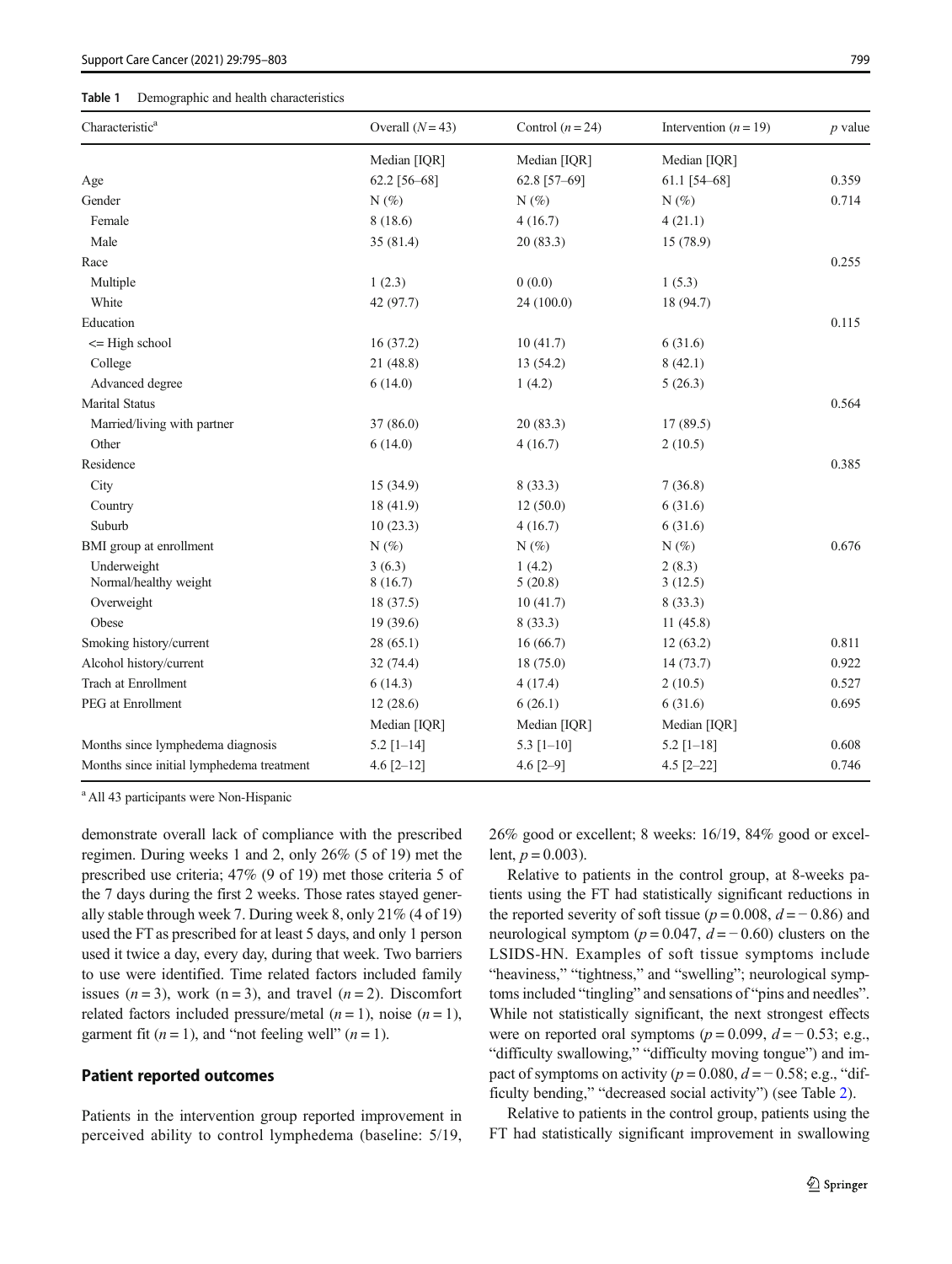<span id="page-5-0"></span>Table 2 LSIDS max score summaries<sup>6</sup>

| <b>LSIDS Max Score</b>  | <b>Baseline</b>               | Change                                 | Cohen's $d$ p value |       |
|-------------------------|-------------------------------|----------------------------------------|---------------------|-------|
|                         | Median [IQR]                  | Median [IQR]                           |                     |       |
| Soft tissue             |                               |                                        | $-0.86$             | 0.004 |
| Control<br>Intervention | $6.0$ [3, 7]<br>$5.0$ [3, 6]  | $0.0$ [0, $+2$ ]<br>$-2.0$ [ $-2, 0$ ] |                     |       |
| Neurological            |                               |                                        | $-0.60$             | 0.047 |
| Control<br>Intervention | $5.5$ [2, 6]<br>$2.0\ [0, 6]$ | $0.0$ [0, $+2$ ]<br>$0.0[-2, 0]$       |                     |       |
| Oral                    |                               |                                        | $-0.53$             | 0.099 |
| Control<br>Intervention | $6.0$ [4, 8]<br>4.0 $[0, 7]$  | $0.0$ [-1, +2]<br>$0.0$ [-2, 0]        |                     |       |
| Biobehavioral           |                               |                                        | $-0.30$             | 0.350 |
| Control<br>Intervention | $6.0$ [4, 8]<br>4.0 $[0, 6]$  | $0.0$ [-2, +1]<br>$0.0$ [-2, +1]       |                     |       |
| Resources               |                               |                                        | < 0.01              | 0.988 |
| Control<br>Intervention | $0.0$ [0, 0]<br>$0.0\ [0, 0]$ | $0.0$ [0, 0]<br>$0.0$ [0, 0]           |                     |       |
| Sexuality               |                               |                                        | $-0.13$             | 0.674 |
| Control<br>Intervention | $0.0$ [0, 5]<br>$0.0$ [0, 4]  | $0.0$ [0, $+2$ ]<br>$0.0$ [0, +1]      |                     |       |
| Activity                |                               |                                        | $-0.58$             | 0.080 |
| Control<br>Intervention | $7.5$ [5, 8]<br>$2.0\ [0, 6]$ | $0.0$ [-3, +1]<br>$0.0$ [-3, 0]        |                     |       |
| Function                |                               |                                        | $-0.21$             | 0.479 |
| Control<br>Intervention | 6.0 [4, 8]<br>4.0 $[0, 6]$    | $0.0$ [-1, +2]<br>$0.0$ [-1, +1]       |                     |       |

<sup>a</sup> Control  $N = 24$ , Intervention  $N = 19$ ; possible range of values for each scale was 0–10

Cohen's d and p value are for differences in the amount of change between the groups (controlling for baseline)

solids ( $p = 0.016$ ) and mucous related symptoms ( $p = 0.050$ ,  $d = -0.80$  and  $-0.57$  respectively) on the VHNSS-GSS. Furthermore, patients in the control group reported an increase in general pain over the study period, while patients in the intervention group reported essentially the same level as at baseline ( $p = 0.008$ ,  $d = -0.89$ ). No other statistically significant differences in changes in the VHNSS-GSS symptoms were noted, with the next strongest effect demonstrated for swallowing liquids  $(d = -0.49, p = 0.099)$ .

After controlling for baseline differences between the groups, no statistically significant difference in changes in the NDI, VHI, or QOL outcomes were observed.

#### Objective assessments

Photos of the patients in the intervention group demonstrated a greater decrease in the percentage of grids with observable swelling at 8-weeks versus the control group photos (see an exemplar set of photos in Fig. [2\)](#page-6-0). Front view reduction was a median 24% (vs. +5% control,  $p < 0.001$ ,  $d = -1.26$ ), right

view reduction a median 22% (vs.  $-7\%$  control,  $p = 0.004$ ,  $d = -0.96$ ), and left view a median 17% (vs. −4% control,  $p = 0.005 d = -0.84$ .

Physical examination revealed a change in both the number of swollen sites and the severity of swelling from baseline to end of treatment in favor of the FT group. The difference between groups did not reach statistical significance (number of sites:  $p = 0.209$ ,  $d = -0.38$ ; total severity:  $p = 0.094$ ,  $d = -$ 0.50). Differences in internal swelling via endoscopic evaluation were not statistically significant between groups in either the change in the percentage of visible sites with swelling  $(p =$ 0.961,  $d = 0.01$ ), or in severity of the swelling ( $p = 0.948$ ,  $d =$ 0.02).

## Function

No statistically significant differences in the amount of change from baseline to 8 weeks in the function measures were observed between groups. The largest effect was observed on the maximal inter-incisal distance ( $d = 0.32$ ,  $p = 0.312$ ). The largest effect difference on the CROM measures was on the right lateral flexion ( $d = 0.20$ ,  $p = 0.435$ ); effect difference on the VHI Functional score was − 0.15 (Cohen's  $d, p = 0.615$ ).

## Markers of inflammation

No statistically significant differences between the two groups of patients were observed in inflammatory biomarkers levels at 8 weeks ( $p > 0.10$ ).

# Conclusion

The FT was safe and well tolerated in HNC survivors experiencing lymphedema. No SAE's related to home use were reported. Patients were able to master the utilization of the FT without difficulty. User error was low, indicating ease of use and adequacy of patient education.

Once daily dosing is the standard recommendation for arm and leg Flexitouch systems. Given the complexity and clinical impact of head and neck lymphedema, the feasibility of a more aggressive, twice daily treatment regimen was tested. Adherence to the twice daily regimen was low. This result is unsurprising as patients who were compliant with twice daily treatments had available time to spend up to 1.5 h daily using their device. Time constraints were most commonly cited for non-adherence. Conversely, the data demonstrated that a once daily regimen was feasible. Thus, further studies should investigate a once daily treatment regimen.

Lymphedema is a chronic process requiring ongoing selfmanagement. Thus, "perceived ability to self-manage" is one of the critical outcomes for lymphedema therapy. The results indicate that the FT significantly enhanced patient perception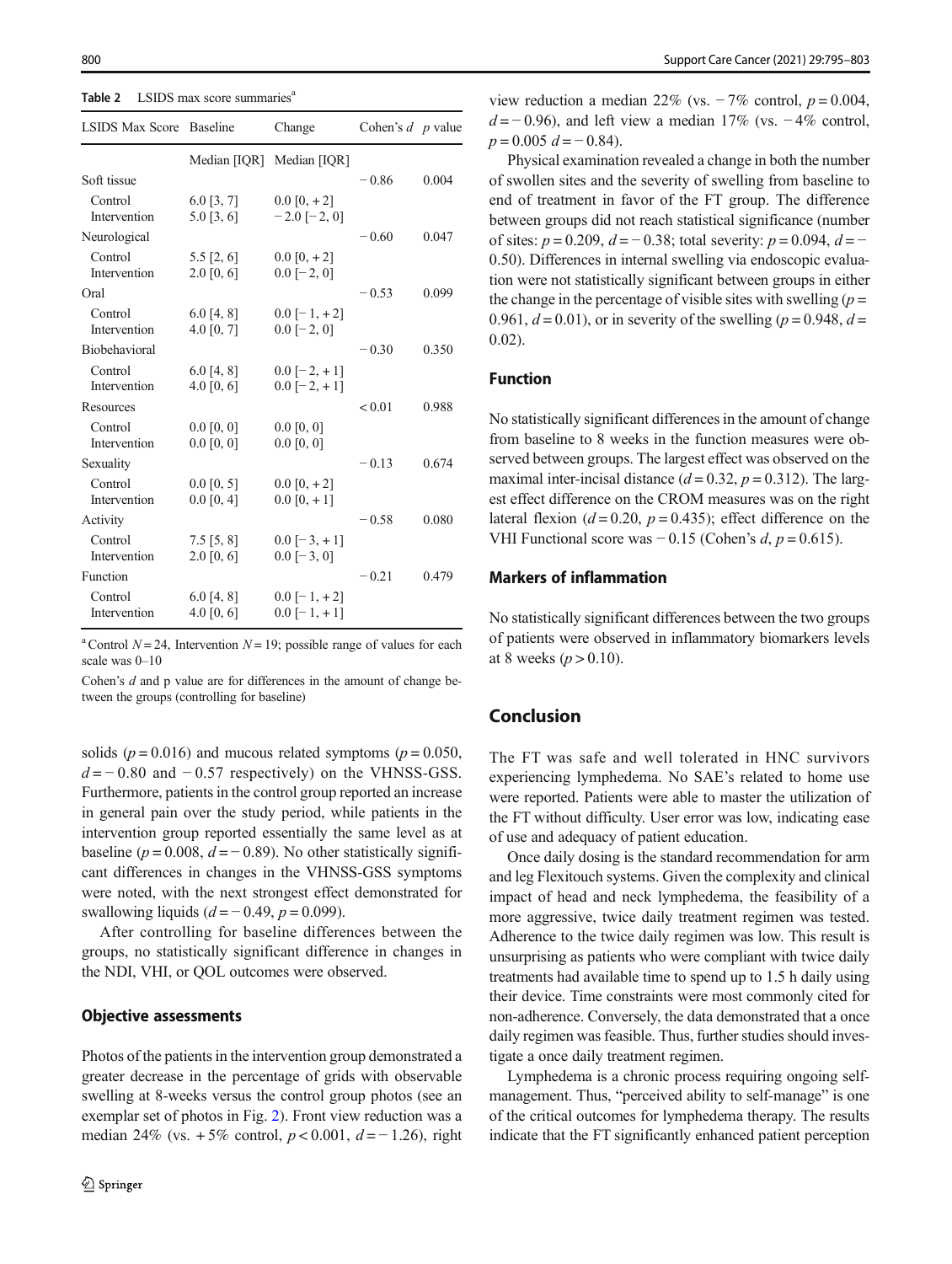<span id="page-6-0"></span>Fig. 2 An exemplar intervention subject before randomization and after last 8-week treatment (left to right)



regarding their ability to control their lymphedema, potentially reducing patient distress. Empowering patients to manage their lymphedema and its associated symptoms may also result in long-term cost savings by decreasing the need for professional therapy sessions and mitigating long-term adverse effects.

Although the sample size in this study was small, there was significant improvement in lymphedema associated symptoms. The LSIDS is a tool that was developed to capture the unique and bothersome symptoms experienced by lymphedema patients. The soft tissue subscale includes items that capture altered sensation such as heaviness and tightness. Use of the FT significantly decreased soft tissue symptoms. Although the specific mechanism that underlies these symptoms has not been clearly elucidated, it may be hypothesized that peripheral mechanoreceptors in the soft tissues are activated within lymphedematous tissues and when adequately treated activation ceases resulting in decreased symptom burden. Similarly, use of the FT decreased symptoms such as numbness, and tingling or "pins and needles" sensation that were captured on the neurological subscale. These types of dysesthesias are usually the result of peripheral nerve damage, pressure on nerves, or lack of blood supply to the nerves. The FT may decrease symptomatology by decreasing pressure on nerves and improving blood supply to affected tissues. Further studies to explore the mechanism underlying sensory symptoms are warranted.

It is often held that patients with lymphedema do not experience significant pain; results of this study counter the prevailing wisdom. Furthermore, use of the FT was associated with stabilization of pain while patients in the control group experience worsening pain over time. Symptoms not expected to improve (e.g., taste, tooth sensitivity) with a decrease in lymphedema demonstrated no clinically significant difference between groups.

In addition to altered sensation, lymphedema underlies some of the long-term soft tissue symptoms experienced by HNC patients such as heaviness and is associated with substantial function loss. Swallow impairment is one of the most significant long-term soft tissue toxicities associated with lymphedema. It may be associated with acute episodes of aspiration pneumonia and chronic pulmonary fibrosis, dietary adaptations with associated micro and macronutrient deficiencies, and long-term requirement of a feeding tube. It has long been questioned as to whether lymphedema therapy may improve swallow function. The results of this study demonstrated that treatment of lymphedema, through use of the FT, improved patient reported swallow function. If this result is confirmed, then the FT may become an integral component of swallow therapy for post-treatment HNC patients with lymphedema associated dysphagia.

We used several objective measures including a newly developed clinician-report measure of external lymphedema, endoscopic evaluation of the soft tissues and spaces in the pharynx and larynx, a cervical range of motion device, measurement of interincisal distance, scoring of digital photographs, and cytokine assessment. Administration of these measures was feasible; however, the sample size was insufficient to determine the ability of some of these tools to capture lymphedema associated physiological or anatomical changes over time using the FT. Additionally, we did not exclude patients who had been biologics or anti-inflammatory medications, which may have impacted our findings. The statistically significant digital photograph finding in favor of the intervention group, however, is supported by a recent study that complied facial composite measurement scores using near infrared fluorescence lymphatic imaging [\[24\]](#page-8-0). These scores demonstrated that after 2 weeks of pneumatic compression therapy in the head and neck region, in 75% of the patients experienced disappearance of or reduced dermal backflow. Further investigation of these measures in larger studies is needed to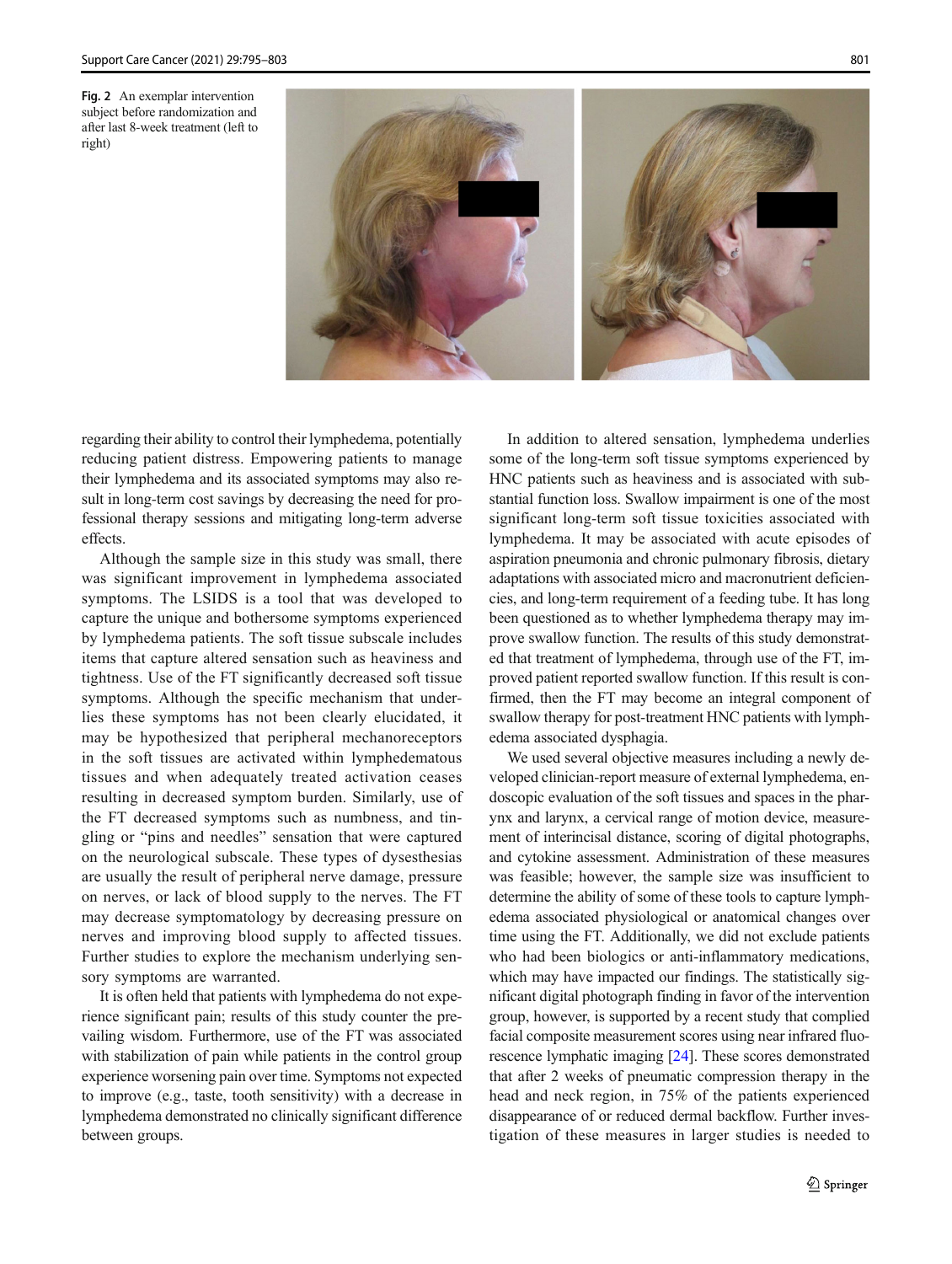<span id="page-7-0"></span>determine the utility for measuring treatment outcomes of lymphedema therapy.

# **Conclusions**

Safety and feasibility outcomes support the use of the FT for the treatment of lymphedema in HNC patients secondary to cancer and its treatment. Adherence findings support daily vs. twice daily dosing. Symptom outcomes provide evidence for promising preliminary efficacy of the device. Further research in a larger RCT is indicated.

Author contributions All authors contributed to the study conception and design. Material preparation, data collection and analysis were performed by Mary S. Dietrich, Barbara Murphy, Sandra Ettema, Sheila H. Ridner and Jei Deng. The first draft of the manuscript was written by Sheila H. Ridner and all authors commented on previous versions of the manuscript. All authors read and approved the final manuscript.

Funding information This study was funded by a grant from Tactile Medical and CTSA award No. UL1 TR002243 and UL1 TR000445 from the National Center for Advancing Translational Science.

#### Compliance with ethical standards

Conflict of interest Barbara Murphy, MD is on the Scientific Advisory Board for Tactile Medical, who funded this study. No other authors have conflicts to declare.

Informed consent All participants provided informed consent prior to commencing study activities.

Research involving human participants All procedures performed in studies involving human participants were in accordance with the ethical standards of the institutional and/or national research committees at Vanderbilt University #171130 and Southern Illinois University School of Medicine #18–183-B and with the 1964 Helsinki declaration and its later amendments or comparable ethical standards.

Open Access This article is licensed under a Creative Commons Attribution 4.0 International License, which permits use, sharing, adaptation, distribution and reproduction in any medium or format, as long as you give appropriate credit to the original author(s) and the source, provide a link to the Creative Commons licence, and indicate if changes were made. The images or other third party material in this article are included in the article's Creative Commons licence, unless indicated otherwise in a credit line to the material. If material is not included in the article's Creative Commons licence and your intended use is not permitted by statutory regulation or exceeds the permitted use, you will need to obtain permission directly from the copyright holder. To view a copy of this licence, visit <http://creativecommons.org/licenses/by/4.0/>.

## References

1. Avraham T, Yan A, Zampell JC, Daluvoy SV, Haimovitz-Friedman A, Cordeiro AP, Mehrara BJ (2010) Radiation therapy causes loss of dermal lymphatic vessels and interferes with lymphatic function by TGF-beta1-mediated tissue fibrosis. Am J Phys Cell Physiol 299(3):C589–C605. <https://doi.org/10.1152/ajpcell.00535.2009>

- 2. Deng J, Ridner SH, Dietrich MS, Wells N, Wallston KA, Sinard RJ, Cmelak AJ, Murphy BA (2012) Prevalence of secondary lymphedema in patients with head and neck cancer. J Pain Symptom Manag 43(2):244–252. [https://doi.org/10.1016/j.jpainsymman.](https://doi.org/10.1016/j.jpainsymman.2011.03.019) [2011.03.019](https://doi.org/10.1016/j.jpainsymman.2011.03.019)
- 3. Deng J, Ridner SH, Murphy BA, Dietrich MS (2012) Preliminary development of a lymphedema symptom assessment scale for patients with head and neck cancer. Support Care Cancer 20(8):1911– 1918. <https://doi.org/10.1007/s00520-011-1294-6>
- 4. Ridner SH, Dietrich MS, Niermann K, Cmelak A, Mannion K, Murphy B (2016) A prospective study of the lymphedema and fibrosis continuum in patients with head and neck cancer. Lymphat Res Biol 14(4):198–205. [https://doi.org/10.1089/lrb.](https://doi.org/10.1089/lrb.2016.0001) [2016.0001](https://doi.org/10.1089/lrb.2016.0001)
- 5. Smith BG, Lewin JS (2010) Lymphedema management in head and neck cancer. Curr Opin Otolaryngol Head Neck Surg 18(3):153– 158. <https://doi.org/10.1097/MOO.0b013e32833aac21>
- 6. Doersam JK, Dietrich MS, Adair MA, Rhoten B, Deng J, Ridner SH (2019) A comparison of symptoms among patients with head and neck or truncal lymphedema and normal controls. Lymphat Res Biol 17:661–670. <https://doi.org/10.1089/lrb.2019.0034>
- 7. Deng J, Wulff-Burchfield EM, Murphy BA (2019) Late soft tissue complications of head and neck cancer therapy: lymphedema and fibrosis. J Natl Cancer Inst Monogr 2019(53). [https://doi.org/10.](https://doi.org/10.1093/jncimonographs/lgz005) [1093/jncimonographs/lgz005](https://doi.org/10.1093/jncimonographs/lgz005)
- 8. Ridner SH, Dietrich MS, Sonis ST, Murphy B (2018) Biomarkers associated with lymphedema and fibrosis in patients with Cancer of the head and neck. Lymphat Res Biol 16:516–524. [https://doi.org/](http://creativecommons.org/licenses/by/4.0/) [10.1089/lrb.2017.0074](http://creativecommons.org/licenses/by/4.0/)
- 9. Yao T, Beadle B, Holsinger CF, Starmer HM (2020) Effectiveness of a home-based head and neck lymphedema management program: a pilot study. Laryngoscope. [https://doi.org/10.1002/lary.](https://doi.org/10.1002/lary.28549) [28549](https://doi.org/10.1002/lary.28549)
- 10. Tyker A, Franco J, Massa ST, Desai SC, Walen SG (2019) Treatment for lymphedema following head and neck cancer therapy: a systematic review. Am J Otolaryngol 40(5):761–769. [https://](https://doi.org/10.1016/j.amjoto.2019.05.024) [doi.org/10.1016/j.amjoto.2019.05.024](https://doi.org/10.1016/j.amjoto.2019.05.024)
- 11. Doke KN, Bowman L, Shnayder Y, Shen X, TenNapel M, Thomas SM, Neupane P, Yeh HW, Lominska CE (2018) Quantitative clinical outcomes of therapy for head and neck lymphedema. Adv Radiat Oncol 3(3):366–371. [https://doi.org/10.1016/j.adro.2018.](https://doi.org/10.1016/j.adro.2018.04.007) [04.007](https://doi.org/10.1016/j.adro.2018.04.007)
- 12. Deng J, Sinard RJ, Murphy B (2019) Patient experience of head and neck lymphedema therapy: a qualitative study. Support Care Cancer 27(5):1811–1823. <https://doi.org/10.1007/s00520-018-4428-2>
- 13. Smith BG, Hutcheson KA, Little LG, Skoracki RJ, Rosenthal DI, Lai SY, Lewin JS (2015) Lymphedema outcomes in patients with head and neck cancer. Otolaryngol Head Neck Surg 152(2):284– 291. <https://doi.org/10.1177/0194599814558402>
- 14. Common terminology criteria for adverse events. In. Common Terminology Criteria for Adverse Events: U.S. Department of Health and Human Services; June 14, 2010
- 15. Deng J, Dietrich MS, Ridner SH, Fleischer AC, Wells N, Murphy BA (2016) Preliminary evaluation of reliability and validity of head and neck external lymphedema and fibrosis assessment criteria. Eur J Oncol Nurs 22:63–70. <https://doi.org/10.1016/j.ejon.2016.02.001>
- 16. Patterson JM, Hildreth A, Wilson JA (2007) Measuring edema in irradiated head and neck cancer patients. Ann Otol Rhinol Laryngol 116(8):559–564. <https://doi.org/10.1177/000348940711600801>
- 17. Ridner SH, Dietrich MS (2015) Development and validation of the lymphedema symptom and intensity survey-arm. Support Care Cancer 23(10):3103–3112. [https://doi.org/10.1007/s00520-015-](https://doi.org/10.1007/s00520-015-2684-y) [2684-y](https://doi.org/10.1007/s00520-015-2684-y)